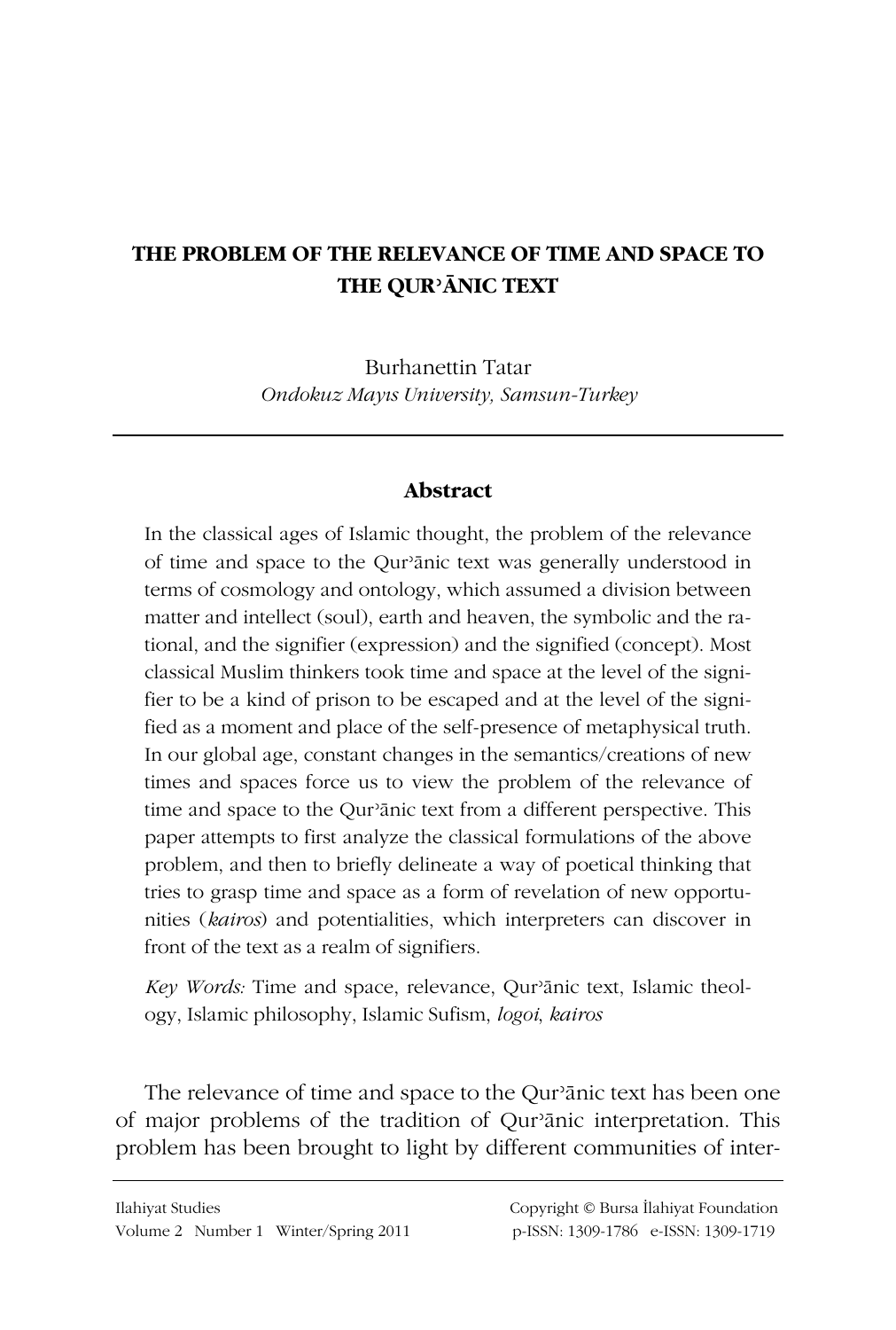preters, according to their handling of the notions of 'time' and 'space.'

The majority in the early Muslim community appears to have considered 'time' and 'space,' in their social and historical senses, as a sort of horizon or field where human desires, will, actions, and hopes take shape. Interpretation has the task of finding a point of relevance of the constantly changing social and historical aspects of time and space to the Qur'anic text. The word 'relevance' signifies here a form of immediate address of the Qur'anic text, as the early Muslim community received the Qur'an as an immediate historical and social address (khitāb) of God. For the early Muslim community, the Qur'an was a "phenomenon" in its fullest sense that 'speaks to/demands something from the people here and now.' In this context, interpretation is a kind of hearing/responding to the voice of the Qur'an; specifically, it is a form of turning consciously toward the speaking phenomenon and receiving it in its immediate sense within the experienced time and space.

The development of Islamic theology looks to have radically changed the meaning of 'interpretation' by considering 'time' and 'space' in their theological sense. Islamic theology, as a 'discourse (kalām)' on the Qur'ānic text, has attempted to elevate/transfer 'time' and 'space' from their social and historical senses to a rationally elaborated conceptional sense. In this latter sense, they are fundamentally related to the universal life and laws of logos ('aql, kalām). Put differently, Islamic theology has aimed to satisfy pure human rationality by disclosing the world of logical and metaphysical reason (asbāb, 'illa) behind the social and historical senses of the Qur'anic text. Muslim theologians have hoped to show the perfect correspondence between pure human rationality/existence (fitra) and rationally explored Qur'anic revelation.<sup>1</sup> Therefore, they created a closed circle between human reason and revelation in terms of their basic assumption of 'correspondence.'

Accordingly, time and space, in their theological sense, appear to be a horizon/field of the disclosure of reason (asbab, 'illa) as the

 $\,1\,$ For general orientation on Islamic notion of *fitra*/'innate human primordial nature,' see Yasien Mohamed, "The Definition of Fitrah" at http://www. angelfire.com/al/islamicpsychology/fitrah/fitrah.html (10.03.2011).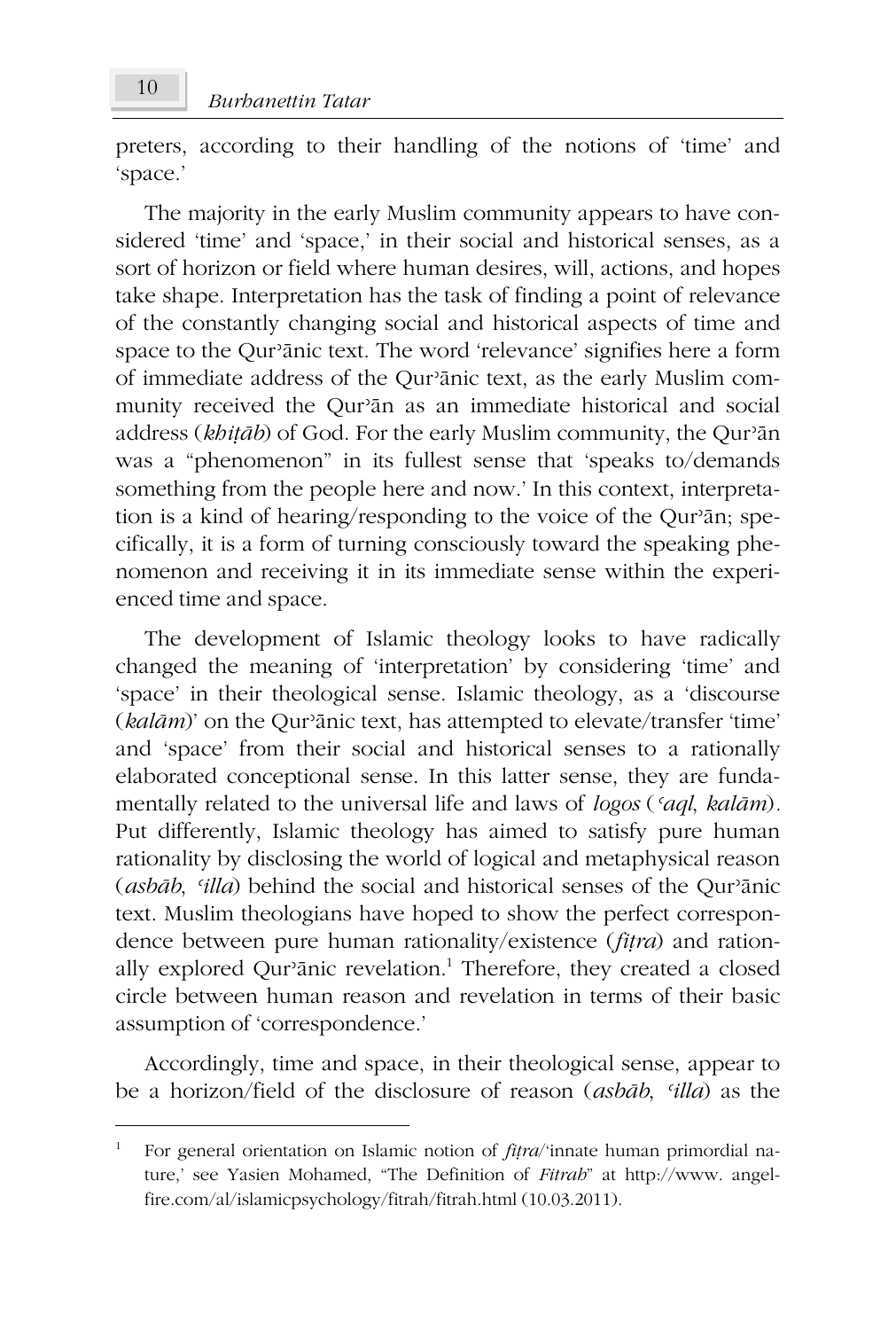'unsaid' in what is said in the Qur'ānic text. In other words, time and space gain their relevance to the Qur'ānic text as the moment and place of the satisfaction of human rationality regarding the revelation. From this perspective, time and space, in their social and historical senses, are empty to a certain degree simply because human rationality cannot be fulfilled there with appropriate logical and metaphysical meaning. The social and historical senses of time and space are semiopaque, which prevents human reason from bringing the universally/theologically valid meaning of the Qur'anic text into view.

Hence, Islamic theology has focused mostly on the 'spoken side' (rational content) of the Qur'anic text by putting its 'speaking activity' to immediate social and historical time and space at a lower level. This change of view has resulted in the 'de-contextualization' of the Qur'anic text so that it can be 're-contextualized' within a new horizon, to use the notions of Paul Ricoeur. This movement from 'decontextualization' to 're-contextualization' was actually a transformation of the Qur'ānic text from 'being a khitāb' (immediate address, speech, rhetoric) to 'being a sign'  $(\bar{a}\gamma a, \text{ significant})$ . In short, this movement was a 'categorical transformation' of the Qur'anic text.

In this new category, the Qur'anic text is not a 'phenomenon' in its full sense simply because it is a signifier that directs our attention beyond the text itself to something that is signified (the concept). That which is signified here (the concept) is a realm/kingdom of *logos* that discloses the rational structure of universe ('ālam) and human destiny  $(qadar)^2$ . The Qur'anic text as a signifier functions as a threshold  $(dibl\bar{z})^3$  that manifests itself by leading us toward the conceptual realm of logos. Accordingly, when reading the Qur'an, human

 $\overline{2}$ For detailed information on the classical theological and philosophical evaluation of 'certain knowledge' (logos, 'ilm al-yaqīn), see Alparslan Açıkgenç, "İslam'da Bilgi Nazariyesi [Epistemology in Islam]," in Bünyamin Erul (ed.), İslam'a Giris – Ana Konulara Yeni Yaklaşımlar - [Introduction to Islam - New Approaches to Fundamental Issues - (4<sup>th</sup> ed., Ankara: Diyanet İşleri Başkanlığı Yayınları, 2008),  $11-30.$ 

 $\mathbf{3}$ For this notion, see Toshihiko Izutsu, Creation and Timeless Order of Things: Essays in Islamic Mystical Philosophy (Ashland: White Cloud, 1994), 98-118; Ebrahim Moosa, Ghazālī and the Poetics of Imagination (Chapel Hill & London: The University of North Carolina Press, 2005), 45-49.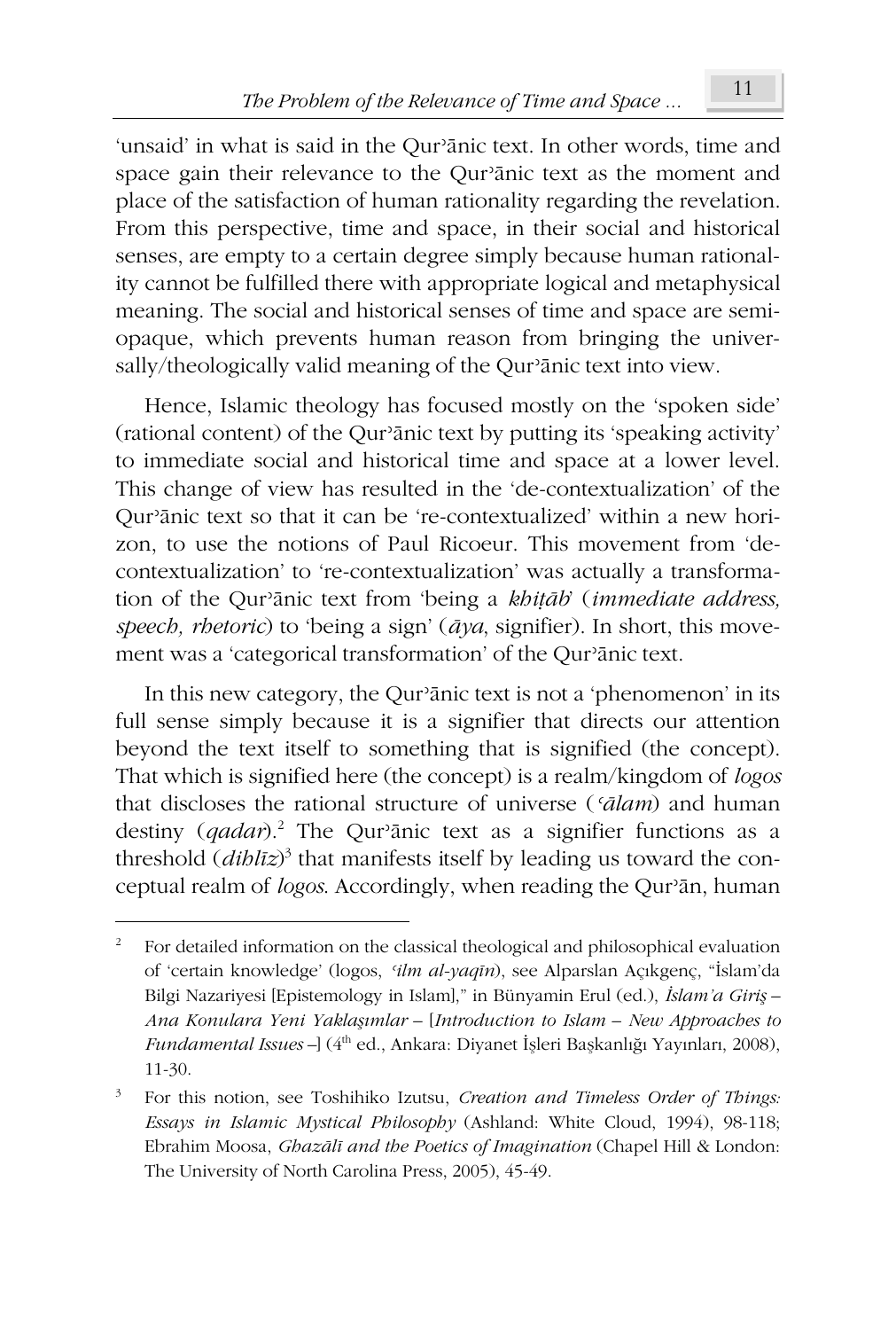rationality encounters what is already most familiar to it. Human rationality moves from what is semi-strange and opaque to the most familiar and transparent.

This movement is nothing other than an elevation (ascension,  $mi' \rceil$  of human rationality from bodily, earthly, and symbolic senses of the Qur'anic text to intellectually, heavenly, and conceptually organized levels of meaning. In a sense, it is a form of transcending locality toward universality.

The words 'elevation' and 'transcending' above show us how the meaning of 'space' related to the Qur'anic text has changed immensely in its theological application. In this new meaning of space, time appears to be at a 'standstill.' To use Aristotelian words, 'time' within theological sense of 'space' lays open to view as a moment of truth, an end of movement due to the disclosure of telos (fi'l, pure activity, energeia).

However, the categorical transformation of the Qur'anic text reflected in itself the divisions between 'earthly, symbolic sense and heavenly, conceptual sense,' 'signifier and signified,' 'locality and universality,' 'social/historical space-time and theological space-time,' mass ('awāmm), and eminent (khawāṣṣ), thus creating the problem of a nexus or watershed between these divisions. At a deeper level, this transformation gave rise to the problem of the status of the Our'ān as a 'text.'

How is it possible to move from one side to another in these divisions? Is the latter side of these divisions a projection or implication of the former side? Alternatively, are they a construction of human rationality to be freed from the restriction of the locality of Qur'anic speech? Because theological thought validates the movement from the former side to latter, it posits itself as a kind of mediation and translation between the divided realms. However, is the latter side a construction of a new text that satisfies the demands of human rationality more than the former?

What is the function of the Qur'anic text when we move to/rest in the realm of the signified (the kingdom of logos)? Does not the Qur'an lose its textual character in the sense of being a point of constant return in each moment of understanding when the conceptual realm is fixed and validated universally by theological thought? By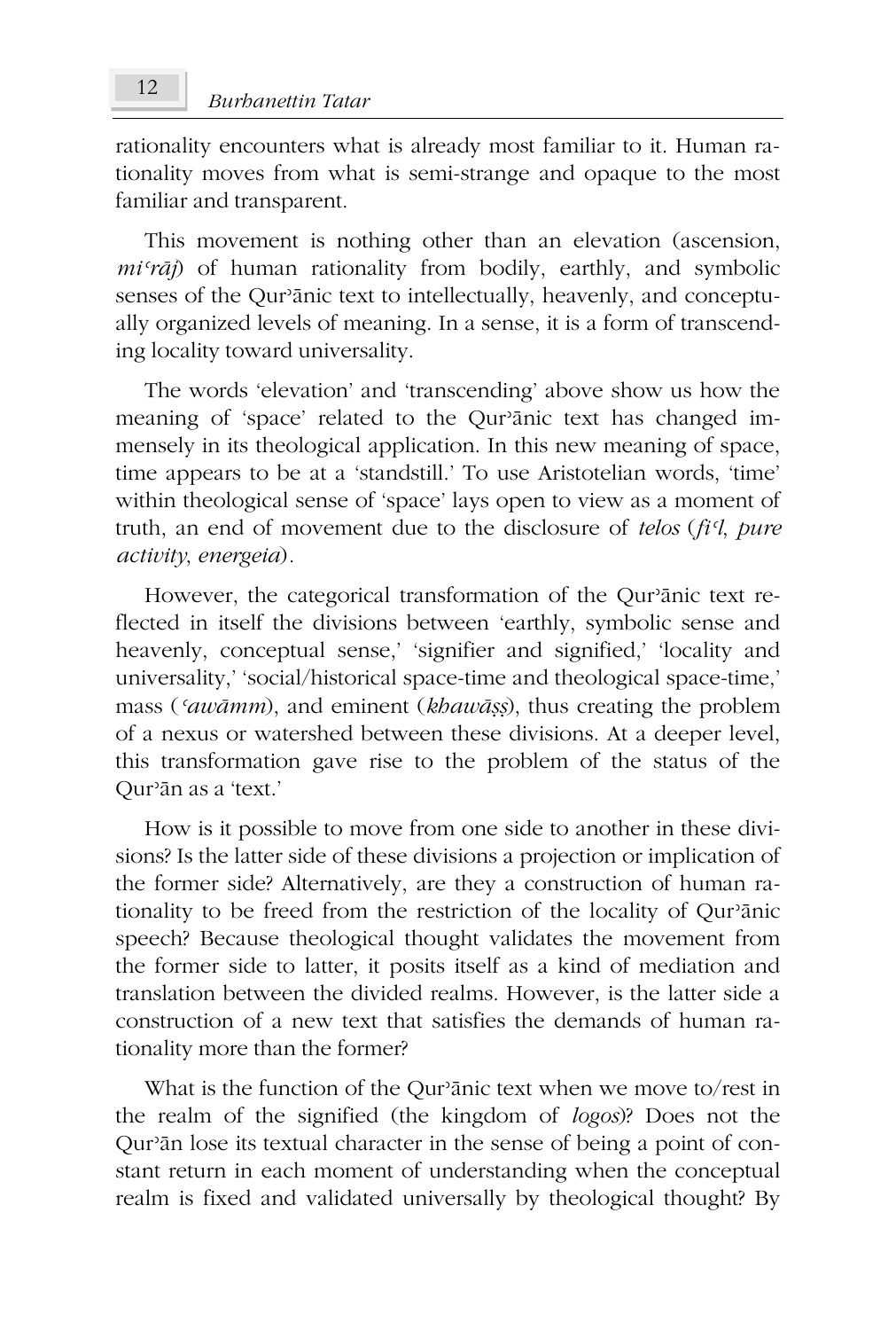fixing the conceptual realm, does not theological thought assert itself as a meta-narrative of which the Our<sup>3</sup>an functions as a sub-narrative? Finally, does not theological thought approach the Qur'an from the viewpoint of substitution (igāma) theory in which the Qur'an is taken to be a temporal substitution of rationally valid meaning, i.e., something sacrificed for the sake of the universal truth of Islam?

Ironically, Islamic Sufism seems to follow the same pattern of thought when severely criticizing Islamic theology. By replacing the theological sense of space and time with a spiritual and semi-mythic sense of space and time that moves from the external (physical) world to the internal (psychological) world without any discontinuance or interruption,<sup>4</sup> Islamic Sufism appears to be a form of the application of substitution  $(iqāma)$  theory. It also moves from the realm of signifier to the realm of signified (kingdom of love and spiritual experiences, union with God), and it aims to reach a world of meaning that satisfies the demands of human spirituality. Like Islamic theology, Islamic Sufism asserts itself as a mediation between social and historical space-time and spiritual and metaphysical space-time. Thus, it posits itself as a meta-narrative of the sub-narrative of the Qur'anic text.

Islamic philosophy can be taken to be the third form of the same pattern of thought that was followed by theologians and Sufis. When Islamic philosophers conceptualized the Qur'ānic text as the revelation of metaphysical truth via symbols, they posited a philosophical endeavor to gain 'logos' as a metaphor in its original sense of 'transfer' (*metaphora*).<sup>5</sup> In this experience of *metaphora*, human reason ('aql) moves from its potential ( $\frac{b}{a}$  $\frac{v}{u}$  $\frac{d}{v}$ ) state to an actual ( $\frac{f}{i'}$ ) state, where it assumes the true form (sūra, being) of what is encountered.

This continuity can be observed, for instance, in the Sufi narratives concerning authentication of some hadiths in terms of dreams where a Sufi directly asks Prophet Muḥammad if a given ḥadīth was spoken to by Himself.

 $\,$  5  $\,$ Henry Corbin employs the Arabic term ta'wil for meta-phora as 'transfer' in order to reveal that what is actually transferred/transformed is the 'being' of a philosopher at the time of receiving a sūra (concept). See, Henri Corbin, Avicenna and the Visionary Recital (trans. from French by Willard R. Trask; Princeton, NJ: Princeton University Press, 1990), 28-35.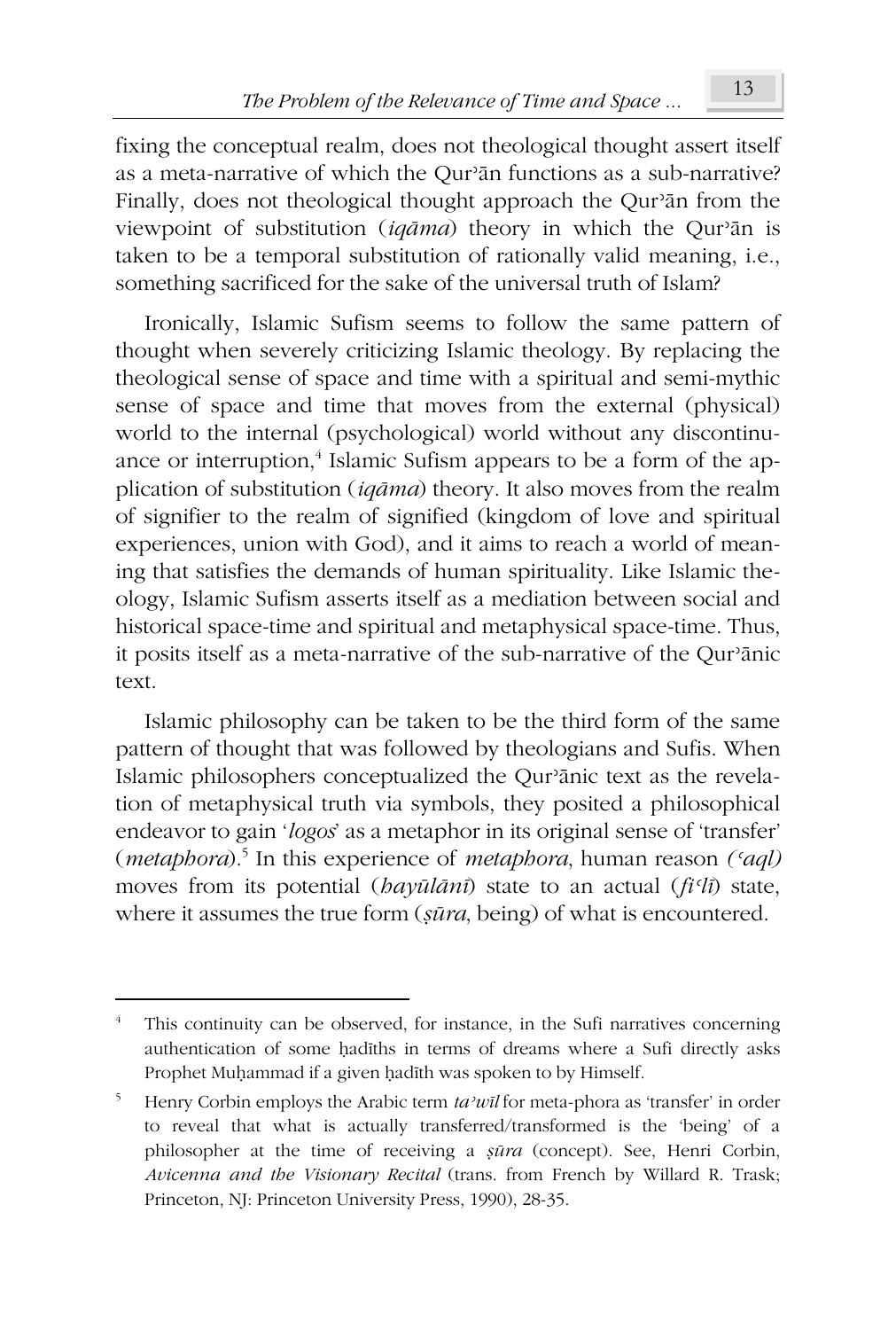From this perspective, what is externally surrounding human reason (i.e., external world) is merely a signifier that functions as an element in the course of the preparation of human reason for gaining true forms (suwar) from Active Intellect. For Islamic philosophy, human rationality reaches its satisfaction in the time-space of disclosure of the metaphysical structure (light,  $n\bar{u}$ ) of being. Accordingly, the Qur'anic text represents a threshold leading toward the kingdom of light. From this perspective, it represents space-time of the occurrence of twilight. In the final analysis, Islamic philosophy invites us to cross the border between the divided worlds so as to reach the metaphysical level by leaving the level of earthly and bodily sense behind.

The above narrative shows how Islamic philosophy has approached the Qur'anic text in terms of substitution (igama) theory. The Qur'ānic text, as a symbolic expression of metaphysical truth, performs its role in social and historical time-space as a signifier (is $b\bar{a}ra$ ) to a signified concept ( $s\bar{u}ra$ , being). Therefore, the Qur'anic text substitutes temporally and spatially for 'real meaning,' which can be gained by philosophical thinking. Accordingly, the Qur'anic text exists in the category of 'one for the sake of another.' As articulated above, it represents the time-space of occurrence of twilight, and demands that we wait for the full, shining space and time of sunlight.

It should be noted that the levels of the former and latter time and space are categorically different: while the former belongs essentially to the faculty of imagination, the latter belongs to the faculty of human rationality. Thus, there is a change of horizon in the time-space of the full disclosure of form. Time-space functions as different horizons of experiencing the truth of beings at the imaginative and rational levels. The task of each intelligent person is to prepare himself/herself for the elevation/ascension  $(mi'\tau\bar{a}j)$  from the former horizon of time-space to the latter horizon. In the final analysis, time and space receive their meaning according to the degree of occurrence of the truth of beings. Specifically, time-space at the imaginative (social and historical) level relates more to possibilities, whereas at the rational (ontological) level, it relates more to actualities.

Nevertheless, Islamic philosophy, like theology and Sufism, posits itself as a meta-narrative of the sub-narrative structure of the Qur'ānic text. Thus, Islamic philosophy constructs another 'grand discourse,' one that does not take the speaking activity (khitāb) of the Qur'ānic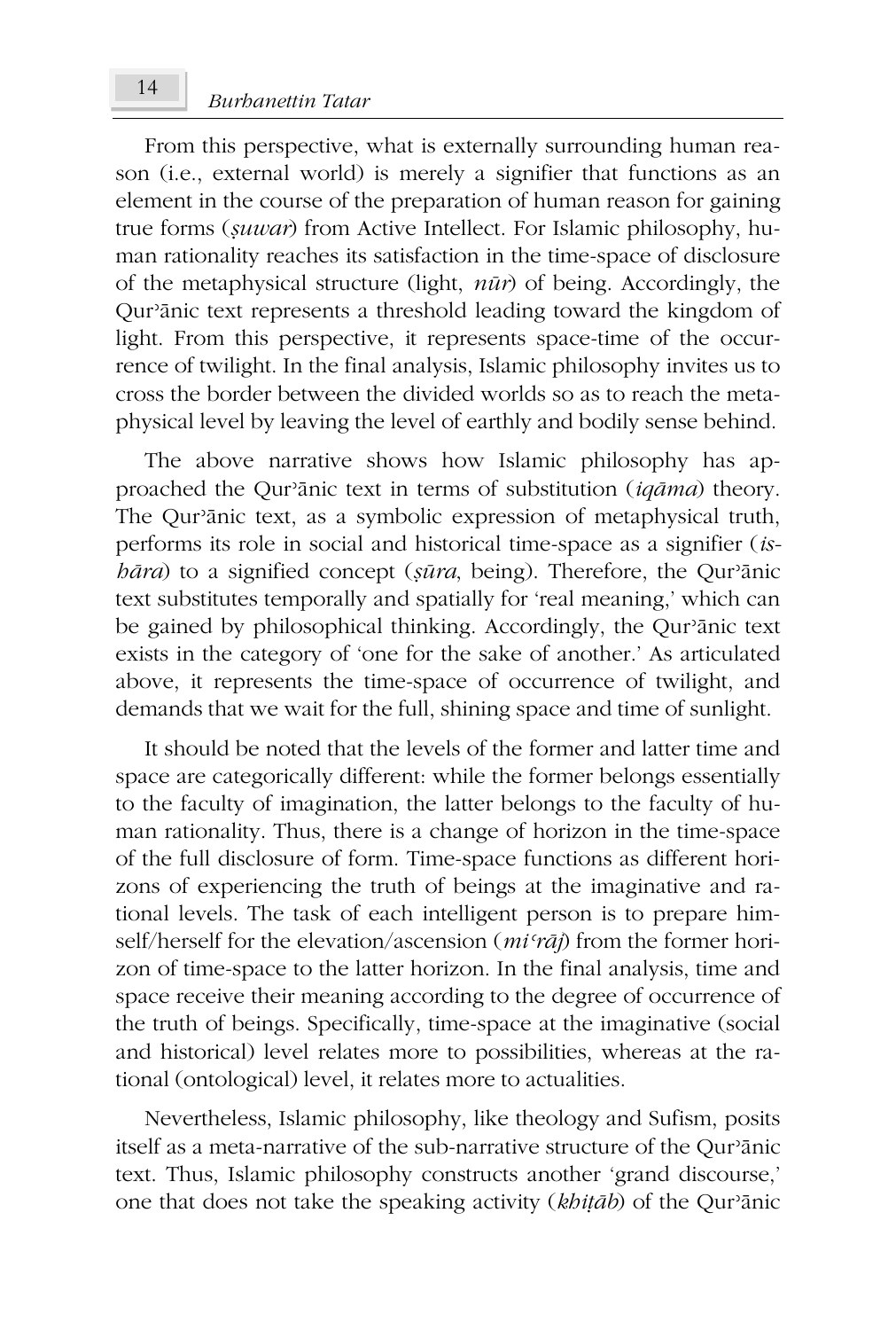text into account. Because the Qur'anic text is not something that reveals conceptual truth here and now, it is merely a 'matter' of philosophical discourse that aims at disclosing its *telos* or 'actual meaning.' The essential character of the Qur'anic text, in the eyes of the philosophers, is not a 'speaking activity,' but merely a 'showing' or 'indicating.' For that reason, 'actual space and time' cannot be related to the Qur'anic text simply because time and space gain their actual sense in terms of the occurrence or happening of the truth of beings. Unless they are fulfilled with the self-presence of metaphysical truth, time and space can be considered in terms of possibilities.

We can draw the following conclusion from what has been explored above: Muslim theologians, Sufis, and philosophers have approached the Qur'anic text in terms of their notion of cosmology, assuming a line of division between matter and reason, earth and heaven, imagination and rationality, the sensible and intelligible, locality and universality, the physical and metaphysical, and the signifier and signified. Due to their assumption of the hierarchy between these two levels, they preferred 'vertical thinking,' which struggles to move from the lower level to the higher level. Accordingly, the problem of the relevance of time and space to the Qur'anic text has been taken to be a problem of the ascension of the human being from the expression of the Our'an to the truth of the Our'an. Transcending the expression of the Qur'anic text for the sake of reaching its truth is a form of 'flight from *logoi*' (word, speech, argument, *logos*) in its Socratic sense.<sup>6</sup> Thus, at the level of expression, time and space are a problem of flight, i.e., something to be escaped, a kind of prison, something to be sacrificed, a moment of anxiety; whereas at the level of truth, time and space are something to rest in, a real home, a promised land, a terminal point, a moment of happiness.

If our above analysis is correct, then we can raise the following questions: Does the Qur'an, as a text addressing the 'world of human being,' demand our flight from logoi? Alternatively, does it demand our flight into the logo? In other words, does the truth of the Qur'an reveal itself in front of or beyond its text? Moreover, when we wholly

 $\sqrt{6}$ For a detailed discussion on the Greek word 'logoi,' see P. Christopher Smith, Hermeneutics and Human Finitude (New York: Fordham University Press, 1991).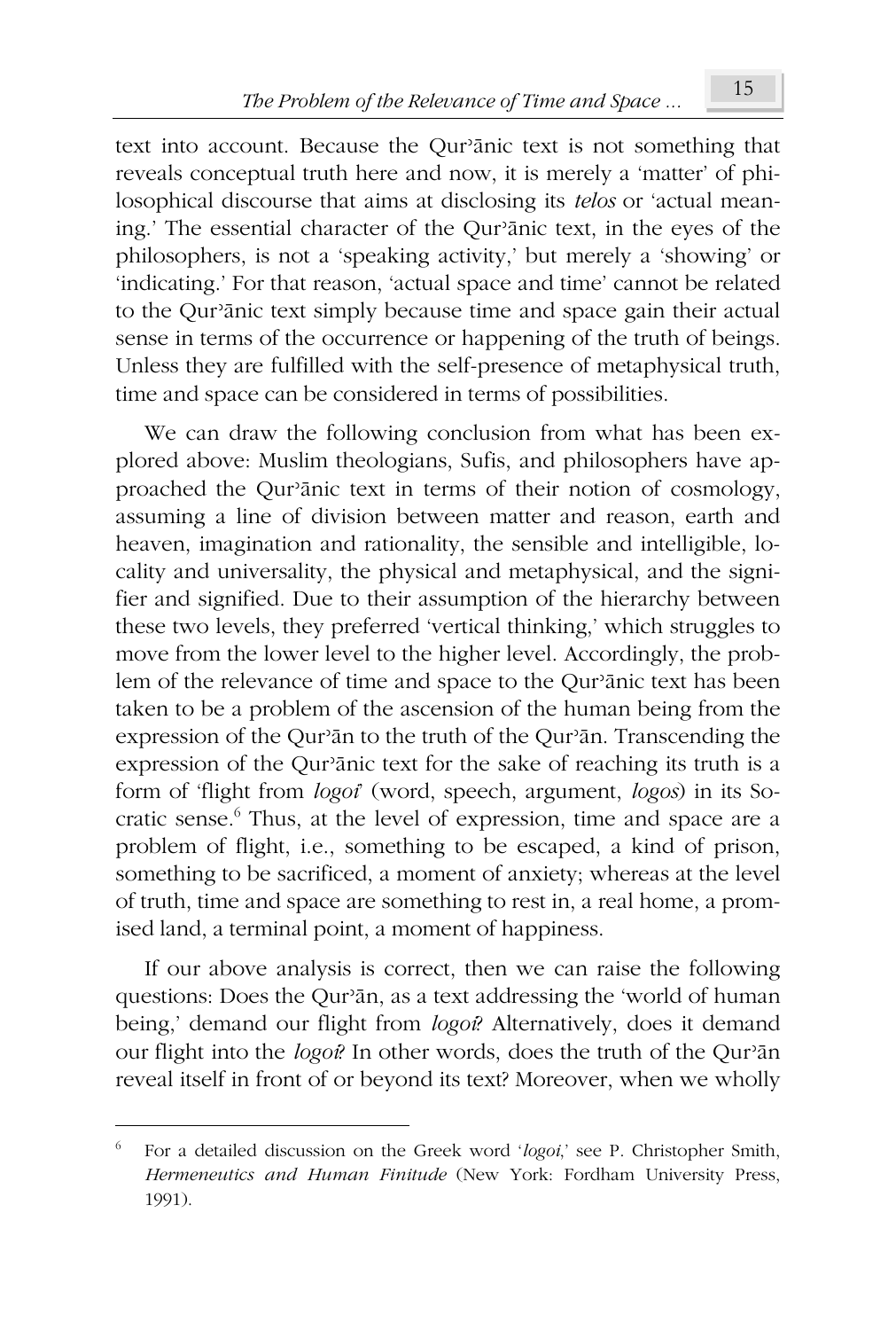deny or reject the classical cosmological and ontological divisions as referred to above, what kind of relevance does time and space have regarding the Our'ānic text?

Due to constant change in scientific, philosophical, and cultural views concerning matter, spirit, the universe, the physical world, history, and religious truth, among others, the problem of the relevance of time and space to the Qur'anic text appears to have a different sense than that of its classical formulation. This different sense presents a new task for exploring new senses of time and space. Specifically, the course of globalization continually changes the semantics of the concepts 'time' and 'space' by creating new spaces and times. For this reason, the task above seems to be endless. We can propose some ideas only provisionally, tentatively, and sketchily.

In a sense, this new situation demands that we focus on the present time and, hence, the space we stand in. Constant global changes in the semantics of the concepts of time and space prevent us from formulating the problem of the relevance of time and space to the Qur'anic text in a universal way, which is another way of saying that we cannot explore the full sense of the problem itself due to our limited and temporal reflectivity. Thus, in our contemporary period, the word 'relevance,' as stated above, would mean the temporal, semireflective relation between the Qur'anic text and the present timespace. The semi-reflective character of the 'relation' indicates that we cannot take flight from the *logoi*. We are not able to witness the disclosure of Qur'anic truth within universal and pure rational concepts due to the constant formation of our own concepts.

Therefore, time and space today are not something we relate to the Qur'anic text in a fully conscious state. Rather, they continuously put our relation to the Qur'anic text into question by temporalizing the 'relation' itself, that is, by destructing its metaphysical foundation, which the classical Muslim thinkers assumed paved the way to human relation to the Qur'ān. Briefly, we are in an age of temporal relation, deprived of a universal foundation. Thus, the problem of the relevance of time and space to the Qur'anic text is not something we can neglect in the time-space of the self-presence of truth. Rather, as both a bridge and barrier between us and the Qur'anic text, time and space establish themselves as a subject matter of constant thinking.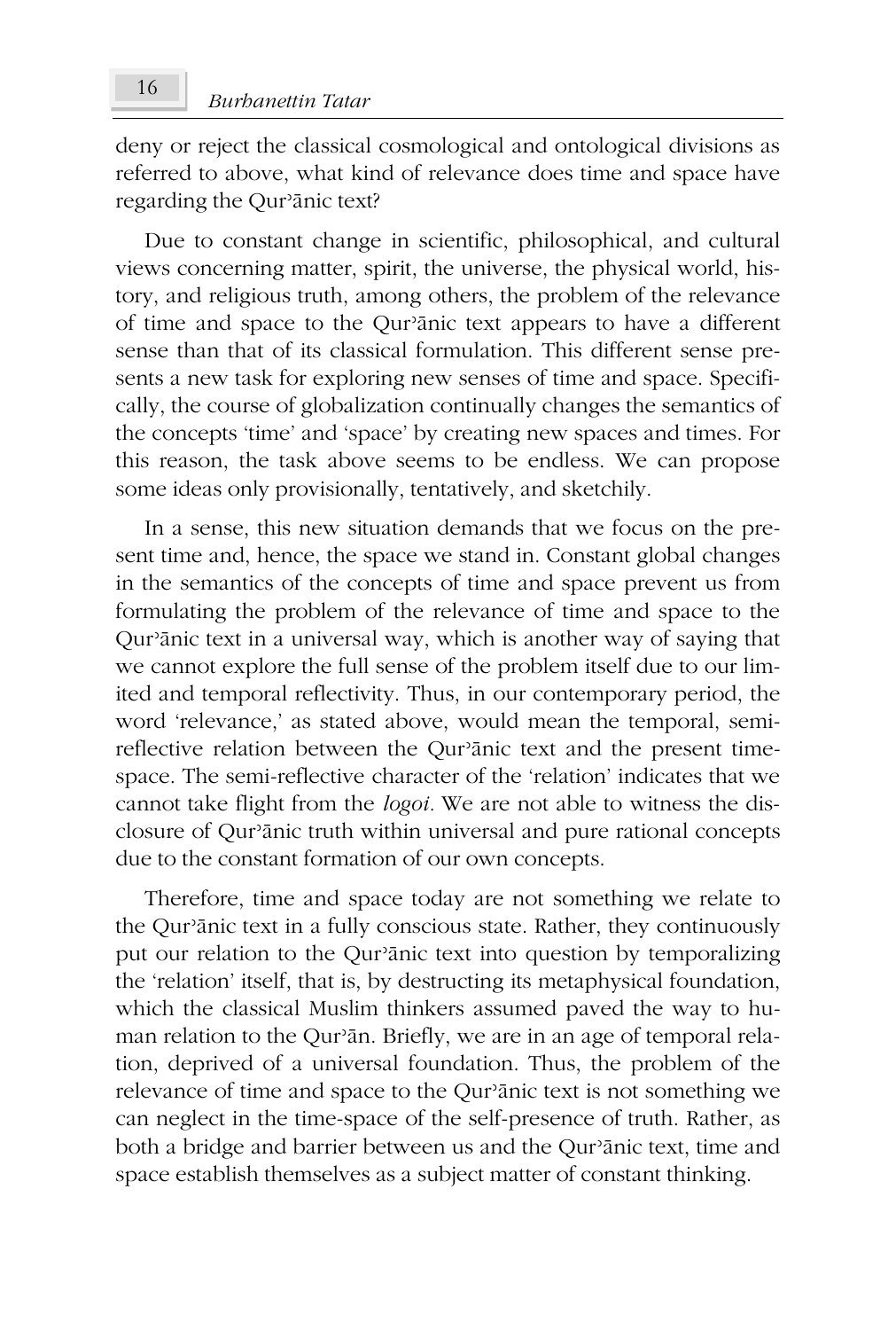The temporality of our relation to the Qur'anic text tears the schema of the classical division between signifier and signified and allows us to encounter it only with the realm of signifiers, which is a way of saying we can merely be in front of the text. Thus, the truth of the text can disclose itself not in a metaphysical conceptual time and space, but rather within our temporal relation to the text. Therefore, the truth of the Qur'an is temporal and limited within the human world.

This new condition demands that we approach the problem of the relevance of space-time to the Qur'anic text not from the viewpoint of conceptualizing/metaphysical thinking, but from the perspective of poetical thinking. By the term 'poetical thinking,' I mean the way of thinking oriented by the construction of poems. A poem has a special construction in which words have a unique relation to each other, so much so that human rationality is unable to apply its logical categories onto the poem. Accordingly, a poem displays unique and surprising relations between its words by which it reminds human thought that it is only a thought. Put differently, poems function as phenomena that force human thought to reflect on itself so that it cannot substitute anything other than itself. Therefore, poems perform an antagonistic role against substitution  $(iqāma)$  theory, which paves the way to representational thinking. Contrary to substitution theory, poems force human thought to experience signifiers in their unique relations. Finally, the poem indicates that human thought cannot substitute its concepts for beings or the truth of beings.

From this perspective, the relevance of space and time to the Qur'anic text is not an epistemological problem; rather, it appears to be a problem of *kairos* in the sense of the revelation of time-space as the opportunity to say and do the right thing here and now. To understand the constantly changing times and spaces as a form of revelation of new opportunities would allow us, as interpreters, to discover new potentialities in front of the text. Hence, the word 'relevance' in this context would mean 'free space' for new discoveries, actions, and interpretations.

## **REFERENCES**

Açıkgenç, Alparslan, "İslam'da Bilgi Nazariyesi [Epistemology in Islam]," in Bünyamin Erul (ed.), İslam'a Giriş - Ana Konulara Yeni Yaklaşımlar